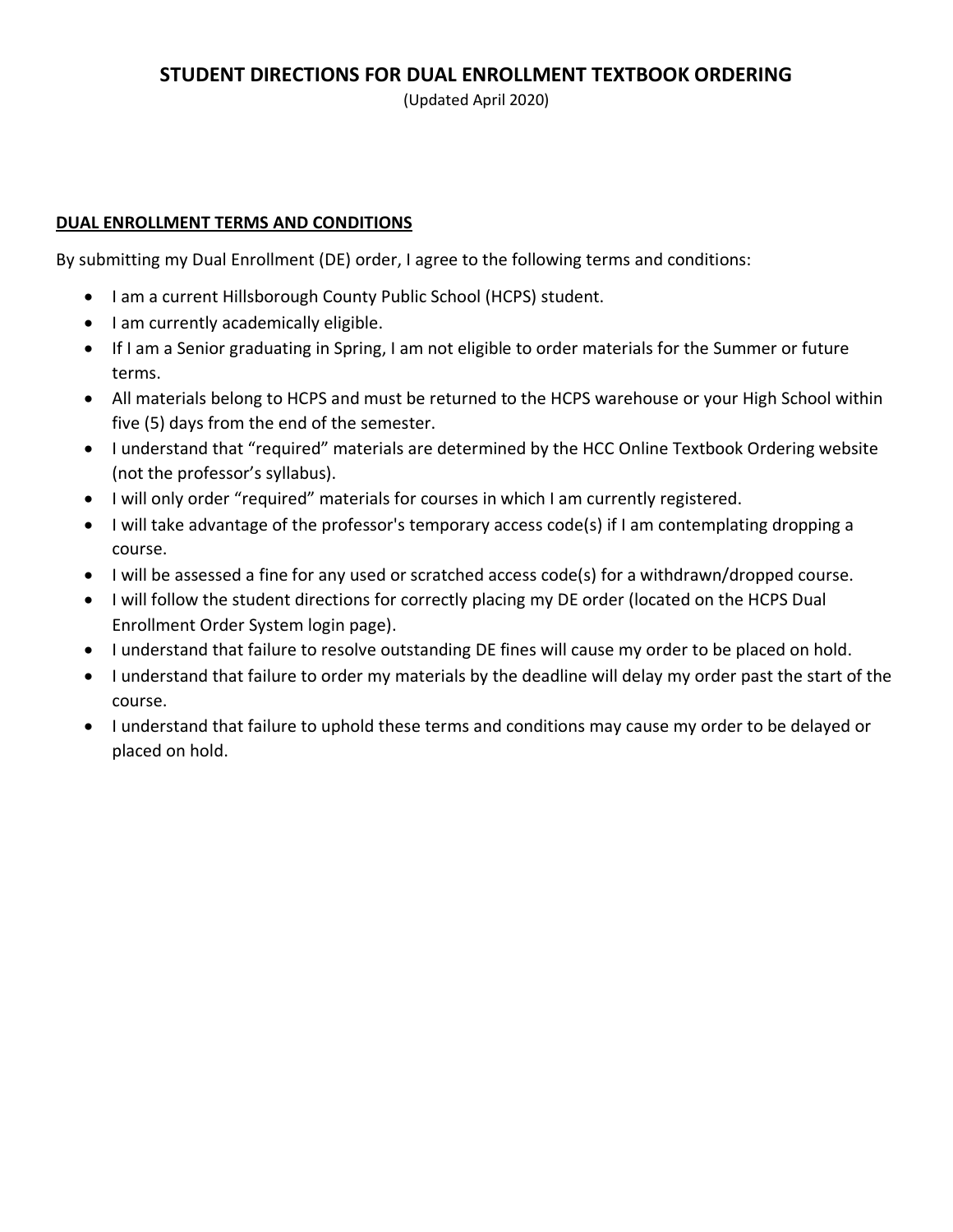(Updated April 2020)

NEW USERS: Go to your high school guidance office to have your account created and receive the printed confirmation page with additional information. Once the account is created, you may begin to follow the steps below.

**RETURNING USERS:** No additional steps are required, you may follow the steps below.

- Access the following web address: https://apps.sdhc.k12.fl.us/dualenroll/  $1.$
- Select "Student Login"  $\mathcal{L}$



Enter your high school student number and current district password. 3.

|                   | Log in with your Student ID and district |
|-------------------|------------------------------------------|
|                   | DASSIMON!                                |
| Shielwoo Marriber |                                          |
|                   |                                          |
|                   |                                          |
| Pageword          |                                          |

The site will ask you to complete/review your profile. Select "Go" for "My Profile" to view and edit  $4.$ your contact information (phone and email). The system will not let you order materials until you have provided both phone and email contact information.

Student Dashboard



If your phone number and/or email address needs updating please update it here. All other fields  $5.$ are locked.

| <b>Student Profile</b>  |                                                                                   |               |
|-------------------------|-----------------------------------------------------------------------------------|---------------|
|                         | Thank your registering, click the "My Book Orders" link to start your book order. |               |
| Name:                   | School:                                                                           |               |
|                         |                                                                                   |               |
| <b>HCPS Student ID:</b> | <b>Graduation Year:</b>                                                           |               |
|                         |                                                                                   |               |
| Email: *                | Phone Number: *                                                                   |               |
|                         |                                                                                   |               |
| Parent/Guardian Email:  |                                                                                   |               |
|                         |                                                                                   |               |
|                         | <b>UPDATE</b>                                                                     | <b>CANCEL</b> |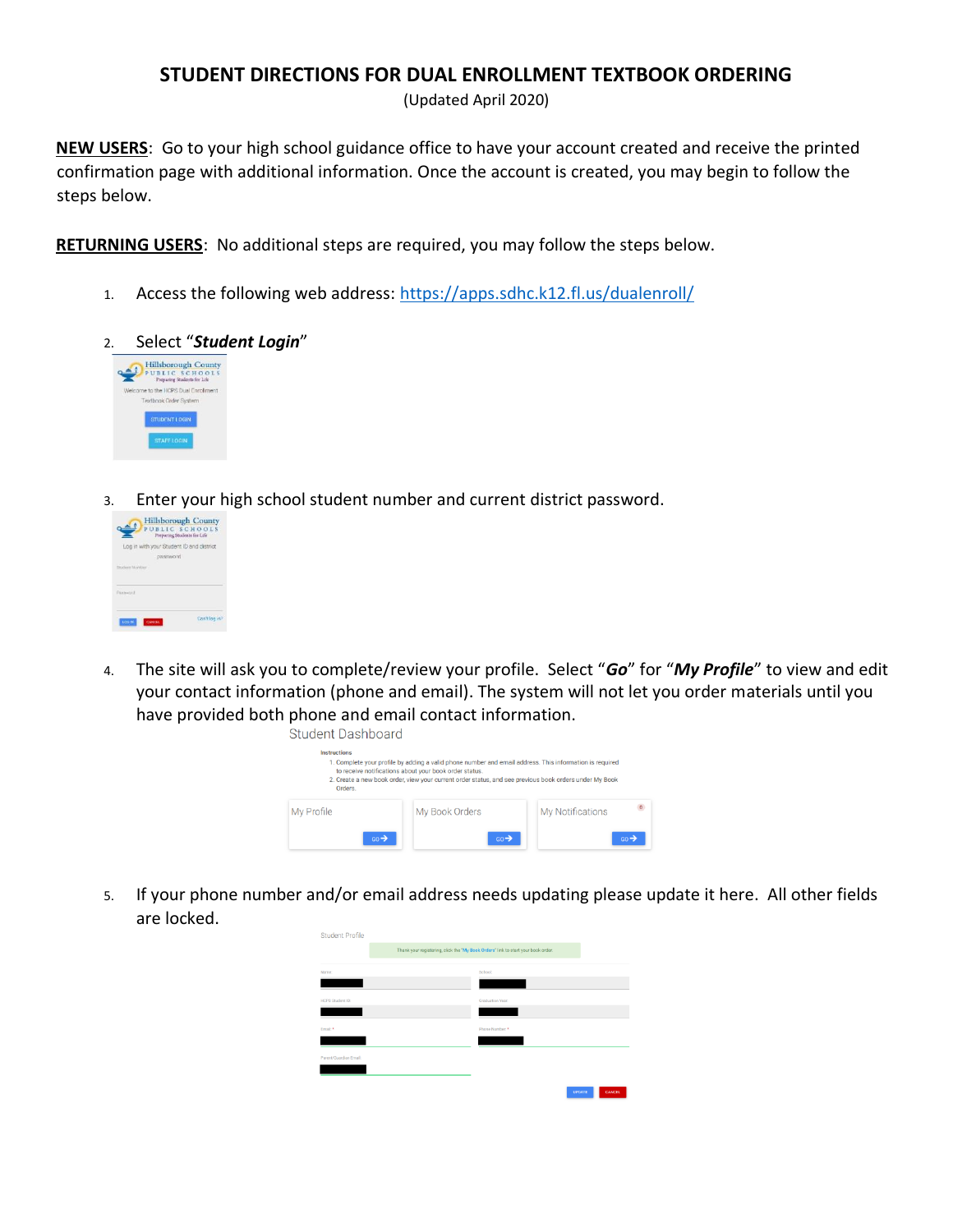(Updated April 2020)

6. To submit or add to an existing order, select the "*Go*" option for "*My Book Order*".



 7. This page will allow you to add materials for the current term. If no term is showing, this means the warehouse is currently not taking orders for that term. Keep checking for this to update.

| There is no term available at this time. Please contact |
|---------------------------------------------------------|
| your quidance counselor to find out when the next term  |
| will begin.                                             |
|                                                         |
|                                                         |
|                                                         |

 8. To search for your required course materials you must have the following information from your HCC Course Registration paperwork:

 a. Campus Course is attached to (Brandon/Regent, Dale Mabry/MacDill, Plant City, Southshore or Ybor)

- b. Course (ie.. ENC 1101)
- c. Course Section (this is the five digit section number assigned to your course/instructor)
- d. Course Start Date (first day of class)
- 9. To determine REQUIRED materials for your course(s), select the link provided in step 1 (one) of the My Book Order page. This will take you to the HCC Textbook site so you can RESEARCH your needed materials.

 find the correct textbooks for your course(s) and use the information to complete the book order form. Visit<https://www.hccfl.edu/support-services/bookstore/online-textbook-ordering>to

 DO NOT ORDER YOUR BOOKS FROM THE HCC WEBSITE. YOU ARE ONLY ACCESSING THIS SITE TO OBTAIN ORDERING INFORMATION TO BE ENTERED ONTO THE HILLSBOROUGH COUNTY SCHOOL BOARD DUAL ENROLLMENT TEXTBOOK ORDERING SITE.

 10. Select the campus you are taking courses at. If you are taking courses at more than one campus you will need to access the appropriate online campus bookstore for each course. **NOTE: SELECTING A CAMPUS OTHER THAN THE ONE YOU ARE ENROLLED WILL PROVIDE YOU WITH INCORRECT COURSE INFORMATION AND WILL DELAY THE FULLFILLMENT OF YOUR ORDER.**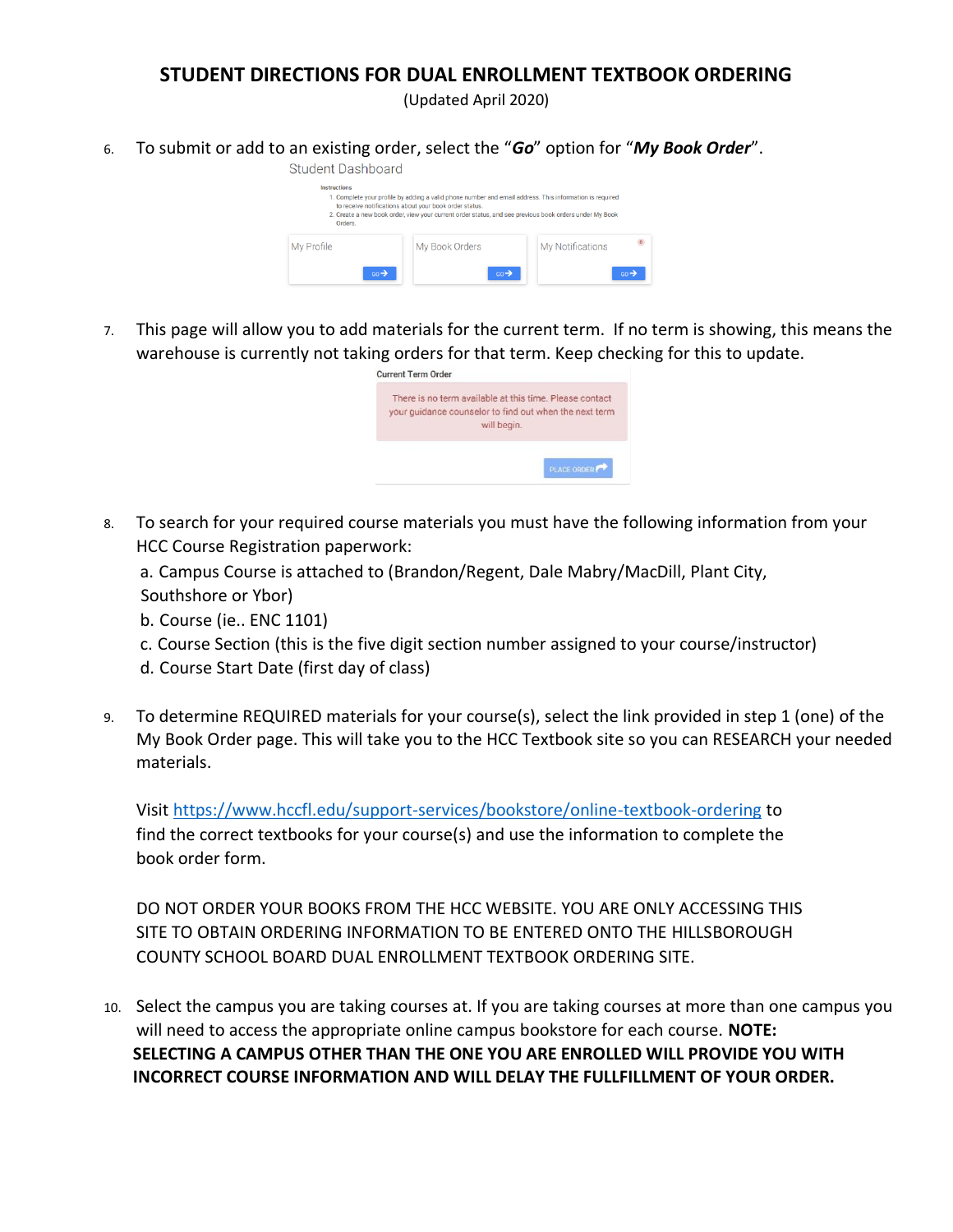(Updated April 2020)

 11. Select the Term, Department Letter Code (ie MAC) then the course - section number (ie .. 1105- 70283) and then select "**Add Selection**" button.

 If your section number or instructor name is not showing, select "*ALL SECTIONS*" for the course. Select Your Courses



 12. You can add more than one course to your list as long as they are offered at the same campus. Once you have added all the courses you are taking for that campus, select the "**Get Course Materials**" button to view the required materials for your course(s).

| <b>Your Current Course List</b> |                          |                       |              |              |         |
|---------------------------------|--------------------------|-----------------------|--------------|--------------|---------|
| Term                            | Dept                     | Course                | Section      | Instructor   | Remove? |
| SPRING 18                       | MAC                      | 1105                  | ALL SECTIONS | ALL FACULTY  | ×       |
| NOVEMBER 2010<br>SPRING 18      | <b>CONTRACTOR</b><br>PHY | <b>ROMANY</b><br>2048 | 7976         | Desi Saludes | ×       |
|                                 |                          |                       |              |              |         |
| <b>Get Course Materials</b>     |                          |                       |              |              |         |

 1 3 . Print, write or copy/paste the information for materials (books and access codes) listed as  "*Required*", "*New*" or "*Used in Prior Course*" only. Please remember the district will not purchase "*Optional*" items.



OPTIONAL PACKAGE

COLLEGE ALGEBRA ESSEN.(LL)· WIMYMATHLAB Author BLITZER<br>Edition 5TH 18 Published<br>Date 2018 ISBN 9780134765532 Publisher PEARSON More info...

 THIS ITEM IS LISTED AS "OPTIONAL PACKAGE" – HCPS WILL NOT PURCHASE THIS ITEM



THIS ITEM IS LISTED AS "REQUIRED ACCESS CODE" – HCPS WILL PURCHASE THIS ITEM.

 14. Once the term you need materials for is showing on the ordering site and you have the information needed to complete the form, return to the online ordering form and complete all of the fields.